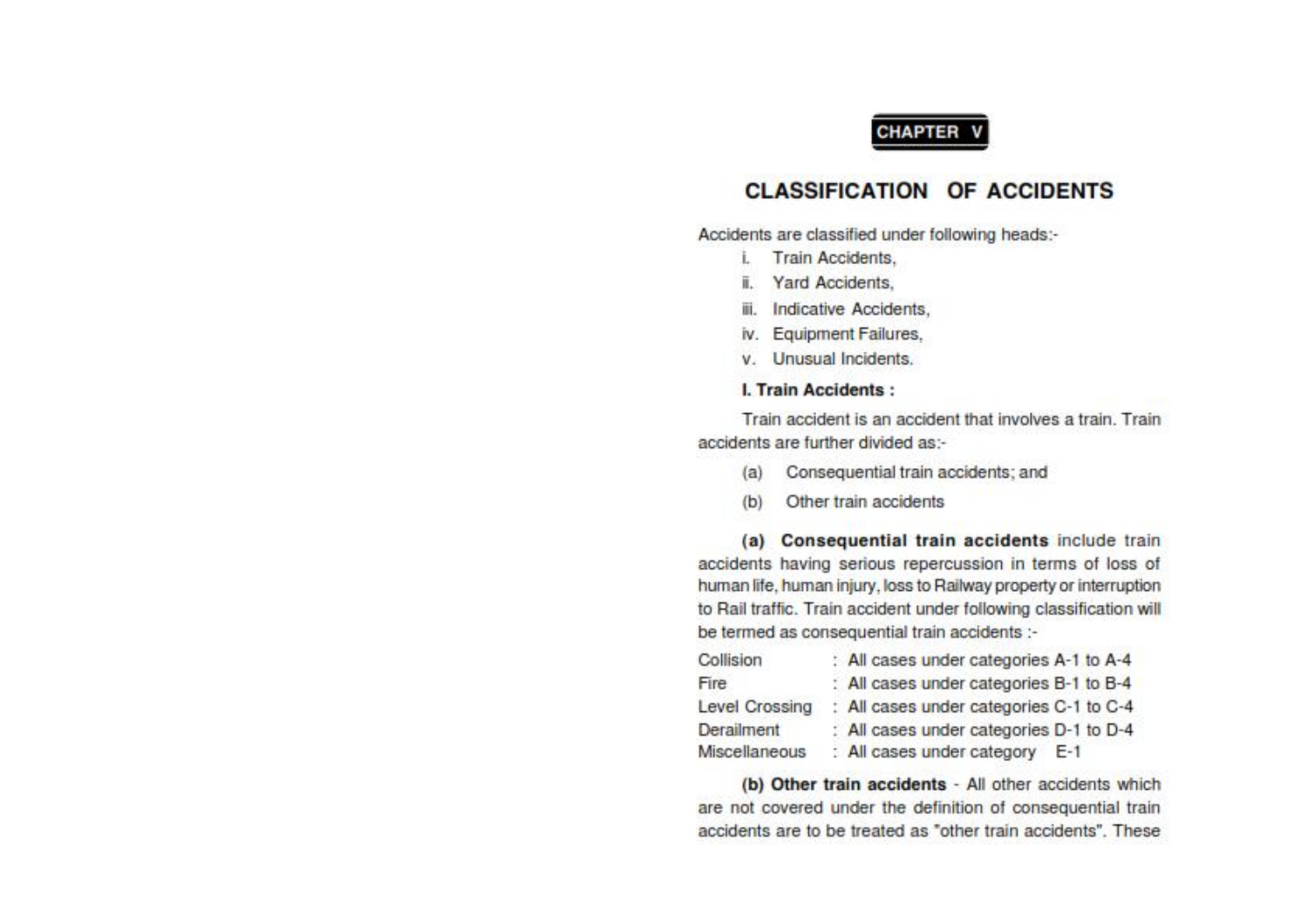include accidents under categories B-5, B-6, C-5 to C-8, D-5 and E-2.

#### **II. Yard Accidents :**

All accidents that take place in a yard and does not involve a train are termed as Yard Accidents. These include accidents falling under categories A-5, B-7, C-9 and D-6.

### **III. Indicative Accidents :**

In real term they are not accidents but are serious potential hazards and include all cases of averted collision, breach of block rule and train passing signal at danger coming under classification F,G and H respectively.

### **IV. Equipment Failures :**

These include all failure of railway equipment i.e. failure of locomotive, rolling stock, permanent way, overhead wire, signalling and telecommunication equipment and include cases falling under classification J, K, L and M.

#### **V. Unusual Incidents :**

These include cases related to law and order but not resulting in train accidents and other incidents under classification N, P, Q and R.

**For statistical purposes, accidents are further classified into 16 classes from 'A to R' except 'I and O' and further sub-divided into 84 sub-classes as given below :**

#### **5.01. Class'A'-Collisions.—**

A-1 Collision involving a train carrying passengers, resulting in(i) loss of human life and/grievous hurt and/or (ii) damage to Railway property of the value exceeding Rs. 2 Crores and/or (iii) interruption of any important through line of communication for at least 24 hours.

- A-2 Collision involving a train NOT carrying passengers, resulting in (i) loss of human life and/or grievous hurt and or (ii) damage to Railway property of the value exceeding Rs. 2 Crores and/or (iii) interruption of any important through line of communication for at least 24 hours.
- A-3 Collision involving a train carrying passengers, not falling under A-1 above.
- A-4 Collision involving a train NOT carrying passengers, not falling under A-2 above.
- A-5 Other collisions, i.e. collisions occurring in shunting, marshalling yards, loco yards and siding etc. but not involving a train.

#### **5.02. Class "B"— Fire in trains. –**

- B-1 Fire in a train carrying passengers resulting in(i) loss of human life and/or grievous hurt and/or (ii) damage to Railway property of the value exceeding Rs. 2 Crores and/or (iii) interruption of any important through line of communication for at least 24 hours.
- B-2 Fire in a train NOT carrying passengers resulting in (i) loss of human life and/ or grievous hurt and/or (ii) damage to Railway property of the value exceeding Rs. 2 Crores and/or (iii) interruption of any important through line of communication for at least 24 hours.
- B-3 Fire in a train carrying passengers not falling under B-1 above but (i) loss to Railway property is Rs. 50,000 or above and/or (ii) interruption to traffic is more than the threshold value and/or (iii) resulting into detachment of coaching stock/ stocks from the train.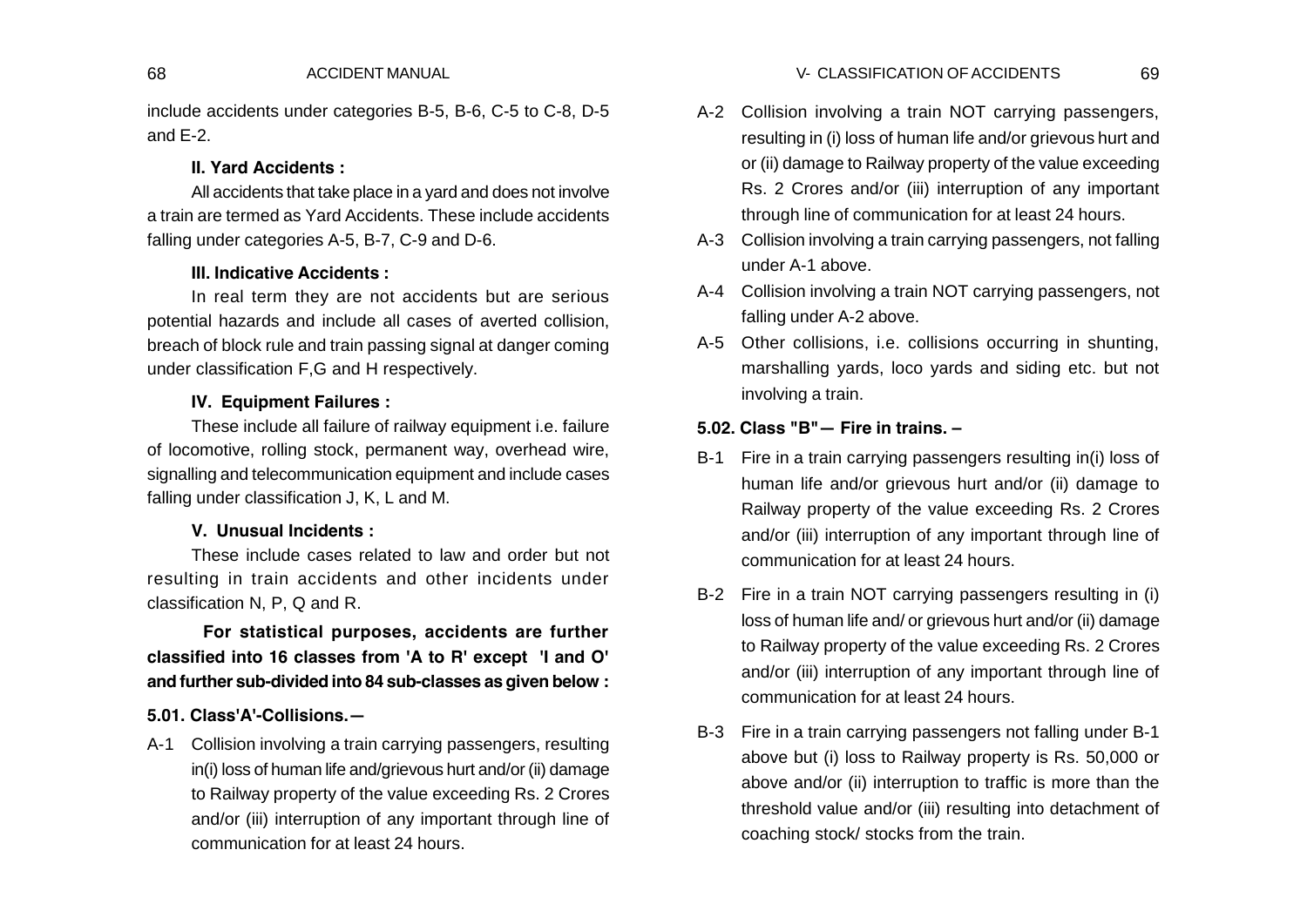- B-4 Fire in train NOT carrying passengers not falling under B-2 above but (i) loss to Railway property is Rs. 50,000 or above and/or (ii) interruption to traffic is more than the threshold value and/ or (iii) resulting into detachment of goods stock/stocks from the train.
- B-5 Fire in a train carrying passengers not falling under B-1 or B-3 above.
- B-6 Fire in a train NOT carrying passengers and not falling under B-2 or B-4 above.
- B-7 Fire occurring in shunting, marshalling yards, loco yards and siding etc. involving-rolling stock but not involving a train.
- NOTE : In case of an inquiry by a committee into a fire accident in Railway Premises or in a train leading to damage to Railway property and/or booked consignments, a representative of the Railway Protection Force should also be included as a member of the Committee.
- **5.03. Class "C" —Train running into road traffic, and/ or traffic running into trains at level crossings.—**
- C-1 Trains carrying passengers running into road traffic and/or road traffic running into such trains at manned level crossings resulting in (i) loss of human life and/ or grievous hurt and/or (ii) damage to Railway property and/or (iii) interruption to traffic is more than the threshold value.
- C-2 Train NOT carrying passengers running into road traffic and/or road traffic running into such trains at manned level crossings resulting in (i) loss of human life and/ or grievous hurt and/ or (ii) damage to Railway property and/or (iii) interruption to traffic is more than the threshold value.
- C-3 Train carrying passengers running into road traffic and/ or road traffic running into such trains at unmanned level crossings resulting in (i) loss of human life and/ or grievous hurt and/or (ii) damage to Railway property and/or (iii) interruption to traffic is more than the threshold value.
- C-4 Trains NOT carrying passengers running into road traffic and/or road traffic running into such trains at unmanned level crossings resulting in (i) loss of human life and/or grievous hurt and/or (ii) damage to Railway property and/or (iii) interruption to traffic is more than the threshold value.
- C-5 Trains carrying passengers running into road traffic and/or road traffic running into such trains at manned level crossings but not falling under C-1.
- C-6 Trains NOT carrying passengers running into road traffic and /or road traffic running into such trains at manned level crossings but not falling under C-2.
- C-7 Trains carrying passengers running into road traffic and/or road traffic running into such trains at unmanned level crossings but not falling under C-3.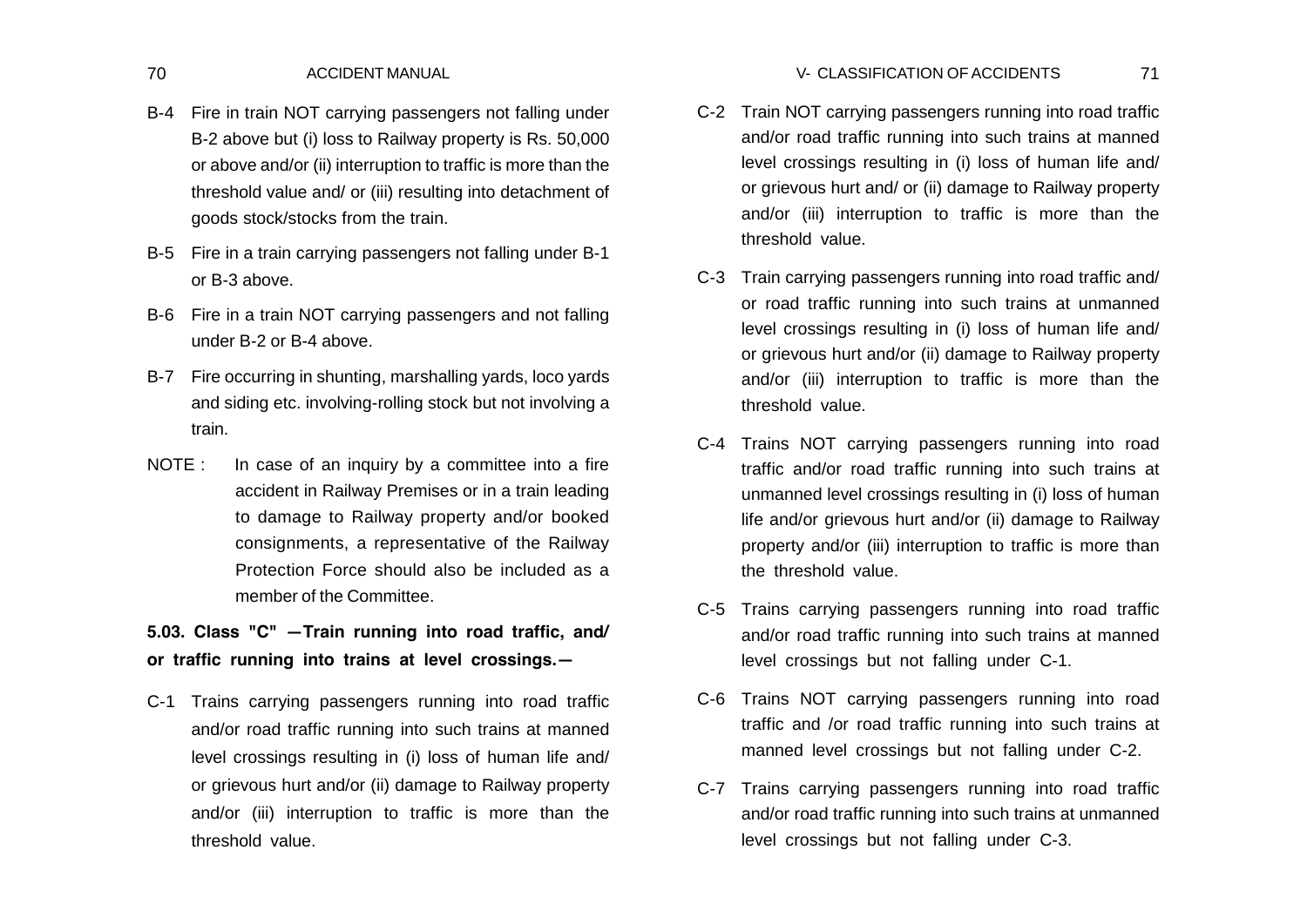- C-8 Trains NOT carrying passengers running into road traffic and /or road traffic running into such trains at unmanned level crossings but not falling under C-4
- C-9 Shunting engine with or without vehicles or loose vehicles running into road traffic and/or road traffic running into shunting engine with or without, vehicles or loose vehicles, at level crossings.

**NOTE :** If a road vehicle is not capable of being physically cleared off the track promptly by single person operating it, it should be termed as road traffic for the purposes of classifying such an accident as a train accident, irrespective of its mode of traction.

#### **5.04. Class- "D"— Derailments.—**

- D-1 Derailment of a train carrying passengers resulting in (i) loss of human life and/or grievous hurt and /or (ii) damage to Railway property of the value exceeding Rs. 2 Crores and/or (iii) interruption of any important through line of communication for at least 24 hours.
- D-2 Derailment of a train NOT carrying passengers resulting in (i) loss of human life and/or grievous hurt and/or (ii) damage to Railway property of the value exceeding Rs. 2 Crores and /or (iii) interruption of any important through line of communication for at least 24 hours.
- D-3 Derailment of a train carrying passengers, not falling under D-1 above.
- D-4 Derailment of a train NOT carrying passenger not falling under D-2 above but loss to Railway property

and/or interruption to traffic is more than the threshold value.

- D-5 Derailment of train NOT carrying passengers not falling either under D-2 or D-4 above.
- D-6 Other derailments, i.e. derailments occuring in shunting, marshalling yards, loco yards and siding etc. but not involving a train.

#### **5.05. Class "E"— Other Train Accidents.—**

- E-1 Train running over or against any obstruction including fixed structure other than included under class "C" resulting in (i) loss of human life and /or grievous hurt and/or (ii) damage to Railway property and/or (iii) interruption to traffic is more than the threshold value.
- E-2 Train running into any obstruction including fixed structure but not covered up under Class 'C' or 'E-1'.

#### **INDICATIVE ACCIDENTS**

- **5.06. Class "F"— Averted collision.—**
- F-1 Averted collision between trains atleast one of which is carrying passengers.
- F-2 Averted collision between a train carrying passengers and an obstruction.
- F-3 Averted collision between trains NOT carrying passengers.
- F-4 Averted collision between trains NOT carrying passengers and an obstruction.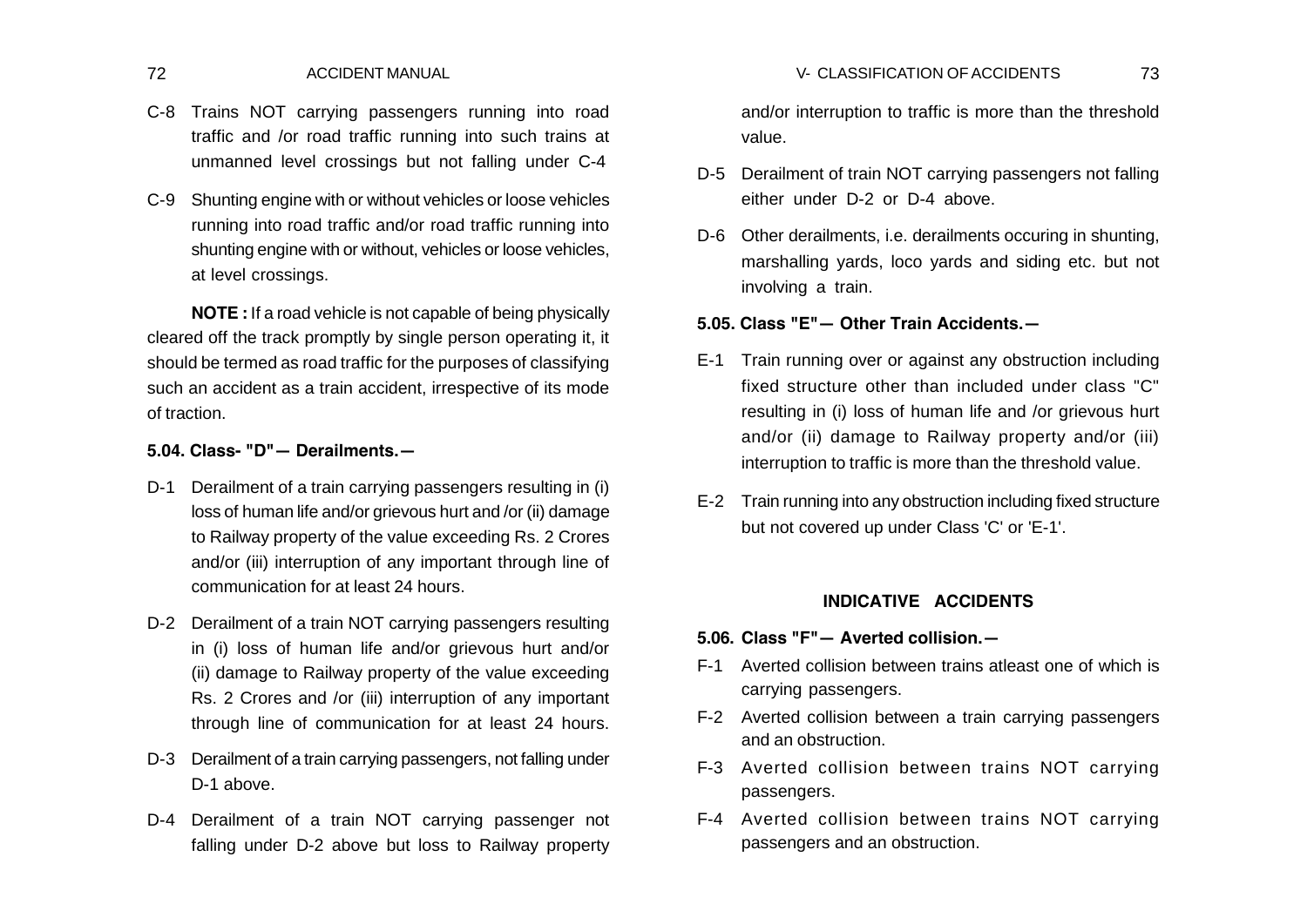# **5.07. Class "G"— Breach of Block Rules.—**

- G-1 Trains carrying passengers, entering a block section without any authority or without a proper "Authority to Proceed".
- G-2 Train NOT carrying passengers, entering a block section without any authority or without a proper "Authority to Proceed".
- G-3 Train received on a blocked line, not constituting an averted collision.
- G-4 Train received on or entering into a wrong line at a station or Catch Siding or Slip Siding or Sand Hump etc.

## **5.08. Class "H"— Train passing signal at danger**

- H-1 Train carrying passengers running past a "stop" signal at danger without proper authority.
- H-2 Train NOT carrying passengers running past a "stop" signal at danger without proper authority.

## **EQUIPMENT FAILURES**

## **5.09. Class "J" - Failure of Engine and Rolling Stock .—**

- J-1 Failure of engine hauling a train carrying passengers.
- J-2 Failure of engine hauling a train NOT carrying passengers or light engine.
- J-3 Parting of train carrying passengers.
- J-4 Parting of train not carrying passengers.
- J-5 Failure of Rolling Stock such as failure of tyres, wheels, axles, or braking apparatus etc. on a passenger carrying train leading to detachment of rolling stock/stocks from the train.
- J-6 Failure of Rolling Stock such as failure of tyres, wheels, axles, or braking apparatus etc. on a train NOT carrying passenger, leading to detachment of rolling stock/stocks from the train.
- J-7 Failure of Rolling Stock such as failure of tyres, wheels, axles, or braking apparatus etc. on a passenger carrying train, not leading to detachment of rolling stock/stocks from the train.
- J-8 Failure of Rolling Stock such as failure of tyres, wheels, axles, or braking apparatus etc. on a train not carrying passenger, not leading to detachment of rolling stock/ stocks from the train
- J-9 A train or a portion of a train running away, out of control.
- J-10 Poor brake power in train but not covered in Class J-9.

## **5.10. Class "K"— Failure of Permanent Way. —**

- K-1 Buckling of track.
- K-2 Weld failure.
- K-3 Rail fracture.
- K-4 An unusually slack or rough running or heavy lurch experienced by Loco Pilots of running trains while passing over any length of permanent way leading to blockage of communication.
- K-5 Failure of Railway tunnel, bridge, viaduct/ formation/cutting and culvert etc.
- K-6 Damage to track of such a nature other than those covered under Class K-1 to K-5 so as to render it temporarily unsafe for passage of trains or likely to cause delay to traffic for period above threshold value.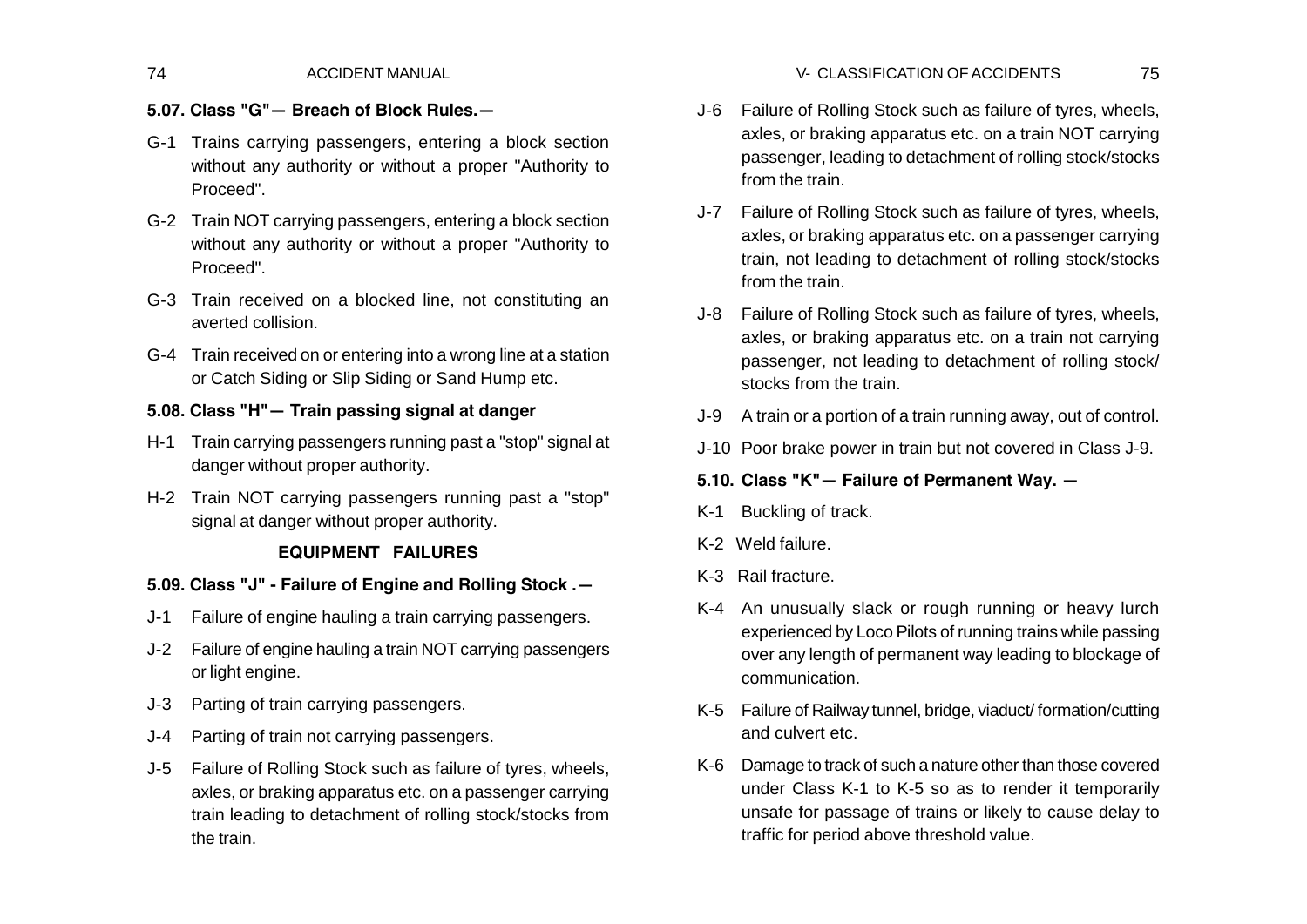K-7 Damage to track of such a nature as to render it temporarily unsafe for the passage of trains or likely to cause delays to traffic not covered up under class K-1 to K-6.

**NOTE :** In above classification those cases detected during regular maintenance and not affecting train movement will not be counted.

- **5.11. Class "L"— Failure of Electric Equipment.—**
- L-1 Snapping off or any damage to OHE wire requiring switching off of OHE for more than three minutes.
- L-2 No tension in OHE for more than three minutes.
- L-3 Pantograph entanglement not covered up under J-1 and J-2.
- L-4 Defect in AC or other electrical equipment leading to detachment of a rolling stock/stocks from a train.
- **5.12. Class "M"— Failure of Signalling and Telecommunication.—**
- M-1 Failure of part or complete panel/RRI.
- M-2 Failure of interlocking/track circuit or axle counter.
- M-3 Failure of Block Instruments.
- M-4 Failure of point machine and equipment.
- M-5 Failure of signal /point.
- M-6 Failure of control / station communication for more than fifteen minutes.
- M-7 Failure of station to station or station to level crossing gate communication for more than fifteen minutes.

**NOTE:** Signal/Point and Tele-Communication failures, which were not informed to the concerned staff of the S & T department will not be taken into account under this head.

### **UNUSUAL INCIDENTS**

#### **5.13. Class "N"— Train Wrecking or Sabotage to a train—**

- N-1 Attempted wrecking of or Bomb Blast or Explosion or Hijacking or Sabotage to a train carrying passengers with or without loss of human life and/or grievous hurt and/or damage to Railway Property.
- N-2 Attempted wrecking of or Bomb Blast or Explosion or Hijacking or Sabotage to a train NOT carrying passengers with or without loss of human life and/or grievous hurt and/or damage to Railway Property.
- N-3 Attempted wrecking of or Bomb Blast or Explosion or Sabotage to signalling and track or forceful confinement of train running staff on duty and/or passengers but not involving a train.

## **5.14. Class "P"— Casualties.—**

- P-1 Person or persons falling out of a running train resulting in loss of human life or grievous hurt.
- P-2 Person or persons run over or knocked down by a train resulting in loss of human life or grievous hurt.
- P-3 Person or persons run over or knocked down by a train or engine or railway vehicle, not resulting in loss of human life or grievous hurt.

### **5.15. Class "Q"— Other Incidents.—**

Q-1 Accidental or natural death or grievous hurt to any person whether passenger, railway employee or trespasser (or any other person), within railway premises (excluding railway quarters).